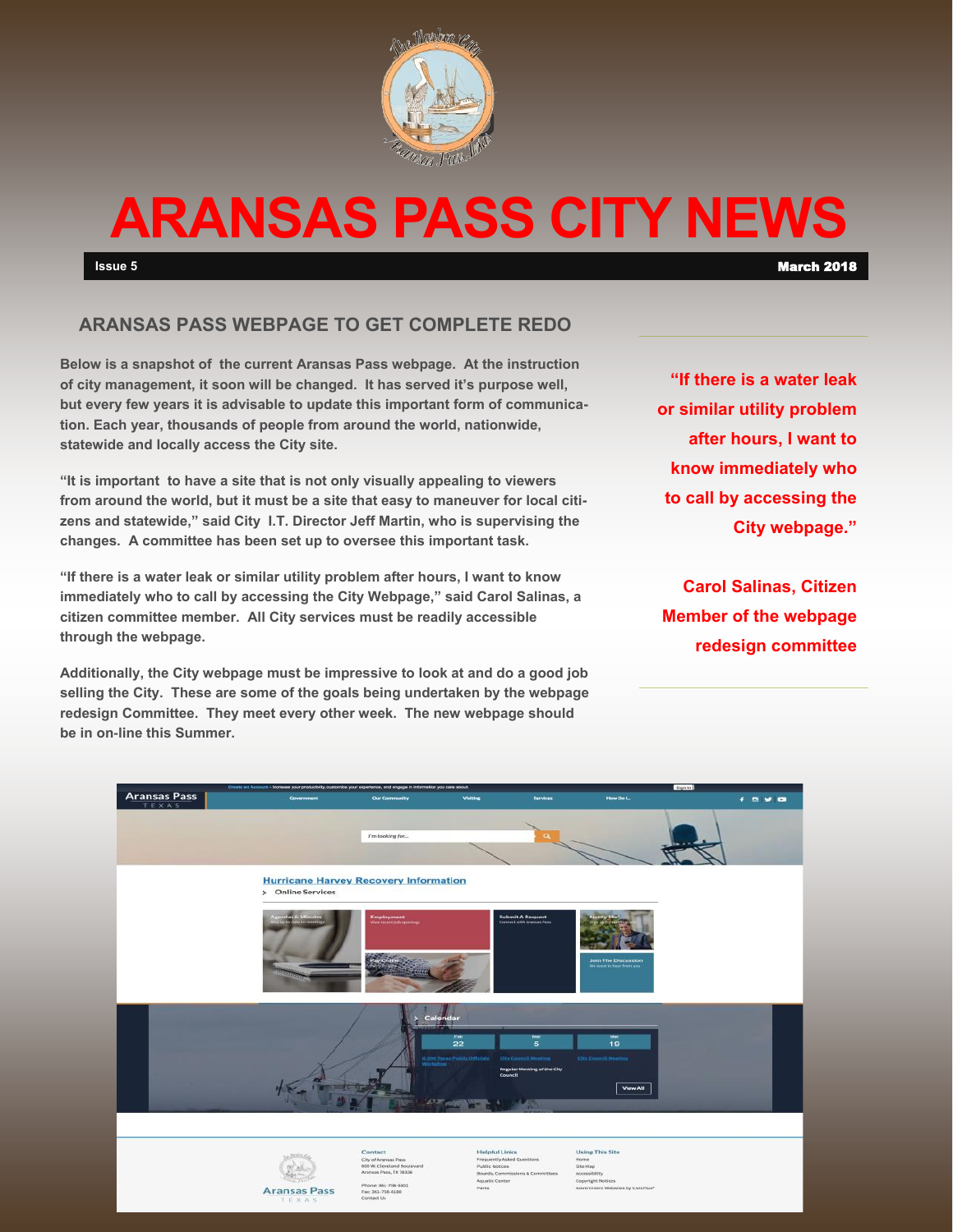

# **LONGTIME CITY ATTORNEY TO RETIRE**

Aransas Pass City Attorney, Allen Lawrence, will retire after being associated with the City for over 47 years. See photo above. Mr. Lawrence began his duties with the City in 1970 as Municipal Court Judge. In 1979 he was appointed City Attorney and has continued in that position, with the exception of a short break. Mr. Lawrence has served 13 Mayors, all of whom served multiple terms, 10 City Managers, 8 City Secretaries and a large number of Council Members. His last day as City Attorney is April 30, 2018. In his Letter of Resignation, Attorney Lawrence said, "Many, many things have been accomplished and the sky is the limit for the future."

## **COMMUNITY PARK CLEAN-UP DAY**

A large number of volunteers showed up for the Saturday February 24th clean-up day to put final touches on the little league fields before the ball season begins. Seen below is volunteer Naomi Villarreal.



# **EDA Official Visits Aransas Pass**

Jorge Ayala, the Regional Director for the Economic Development Administration (EDA), visited the Aransas Pass City Hall on February 15th to ask how EDA could help with the Hurricane Harvey recovery. A city staff committee met with Mr. Ayala. With the EDA director were Russell Franques, Director of the Coastal Bend Business Innovation Center of Texas A&M at Corpus Christi and Richard Bullock, Director of Planning and Development of the Coastal Bend Council of Governments. See photo below.

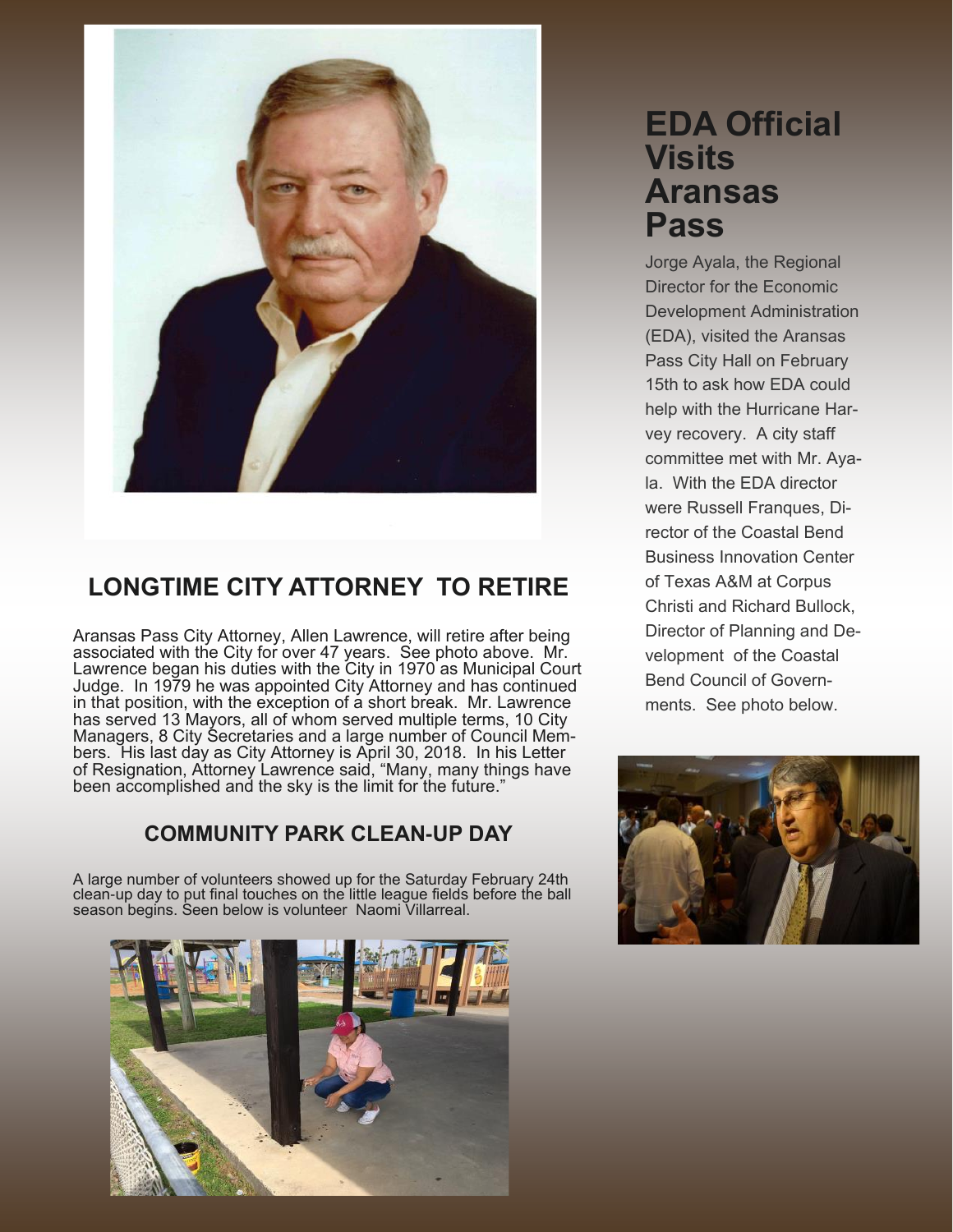#### CITY COUNCIL WORK **SESSIONS**

The Aransas Pass City Council has started holding monthly work sessions. No legislative decisions are made by the Council during these work periods. The next work session is set for March 12th at 6:00 PM in the City Council chambers. The public is welcome to attend.

#### CITY COUNCIL MEM-BERS ATTEND EMER-GENCY MANAGEMENT **WORKSHOP**

In February, Council members attended a local three hour course designed to introduce the Mayor and Council Members and appointed city officials to Emergency Management in Texas. The session also looked at local responsibilities during the four phases of emergency management—mitigation, preparedness, response and recovery.



# **City Staff And TxDot Meet With Citizens**

In early February City Staff and TxDot met with Citizens of the Palm Drive area to discuss questions residents had concerning the Safe Route To School Sidewalk project. See photo above and see route of the 10' wide sidewalk below (in red). City Public Works Director Fernando Quintanilla and TxDot representatives were able to answer most questions, including those dealing with access to an alley type area. The project is being paid for with grant dollars.